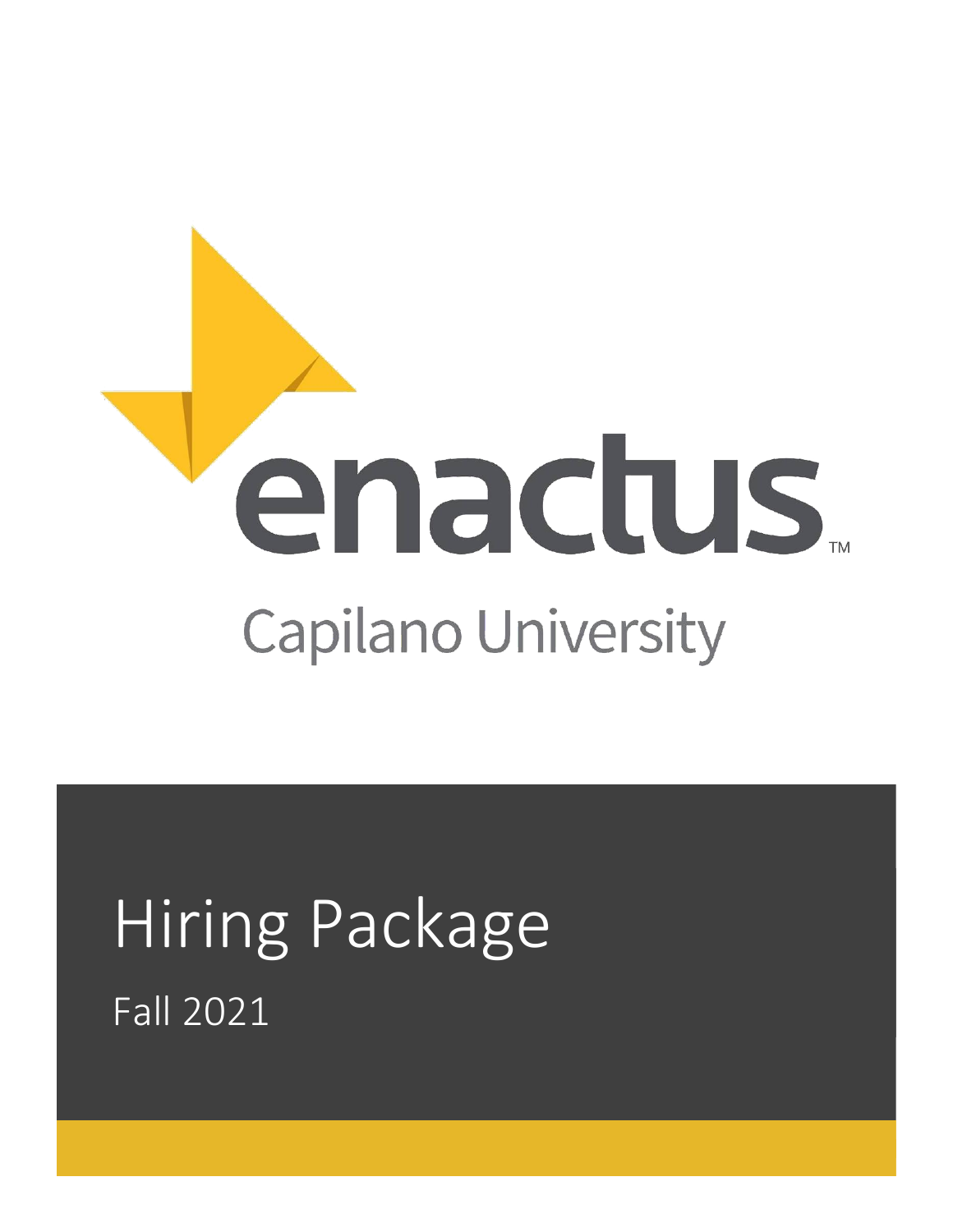# **Contents**

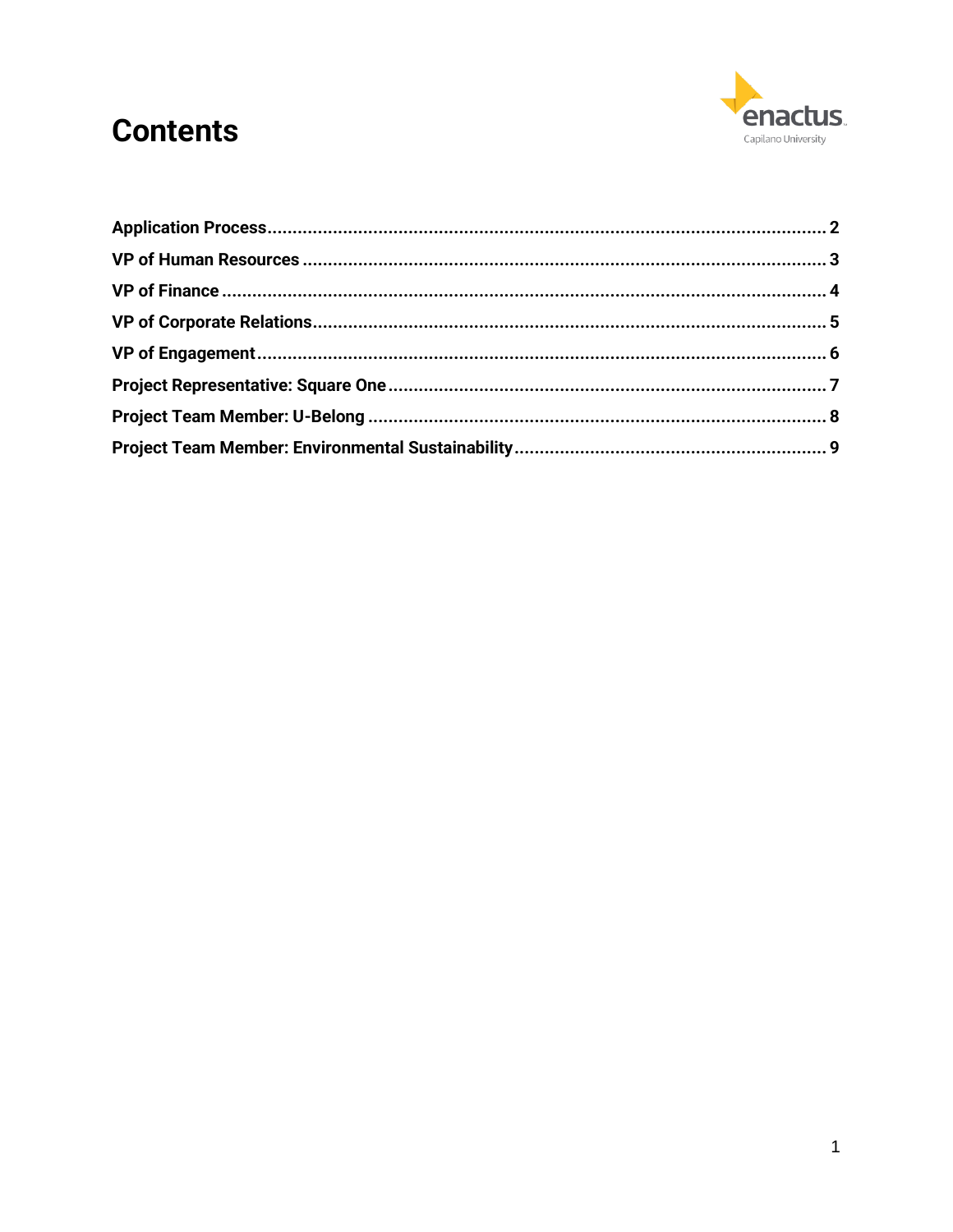# <span id="page-2-0"></span>**Application Process**



- **Step 1.** Review all roles and determine the roles for which you wish to apply.
- **Step 2.** Complete the application form found here: <https://forms.gle/LpcN19RVr1nLuLHT7> by *11:59 pm Sunday, September 19.* Be sure to include your resume and cover letter.
- **Step 3.** A member of Enactus Capilano will contact you to schedule an interview to be conducted remotely on MS Teams.
- **Step 4.** Interview Prep: It is advisable to watch the following video to better familiarize yourself with Enactus. *What is Enactus* <https://www.youtube.com/watch?v=-RjHEhK6p1A>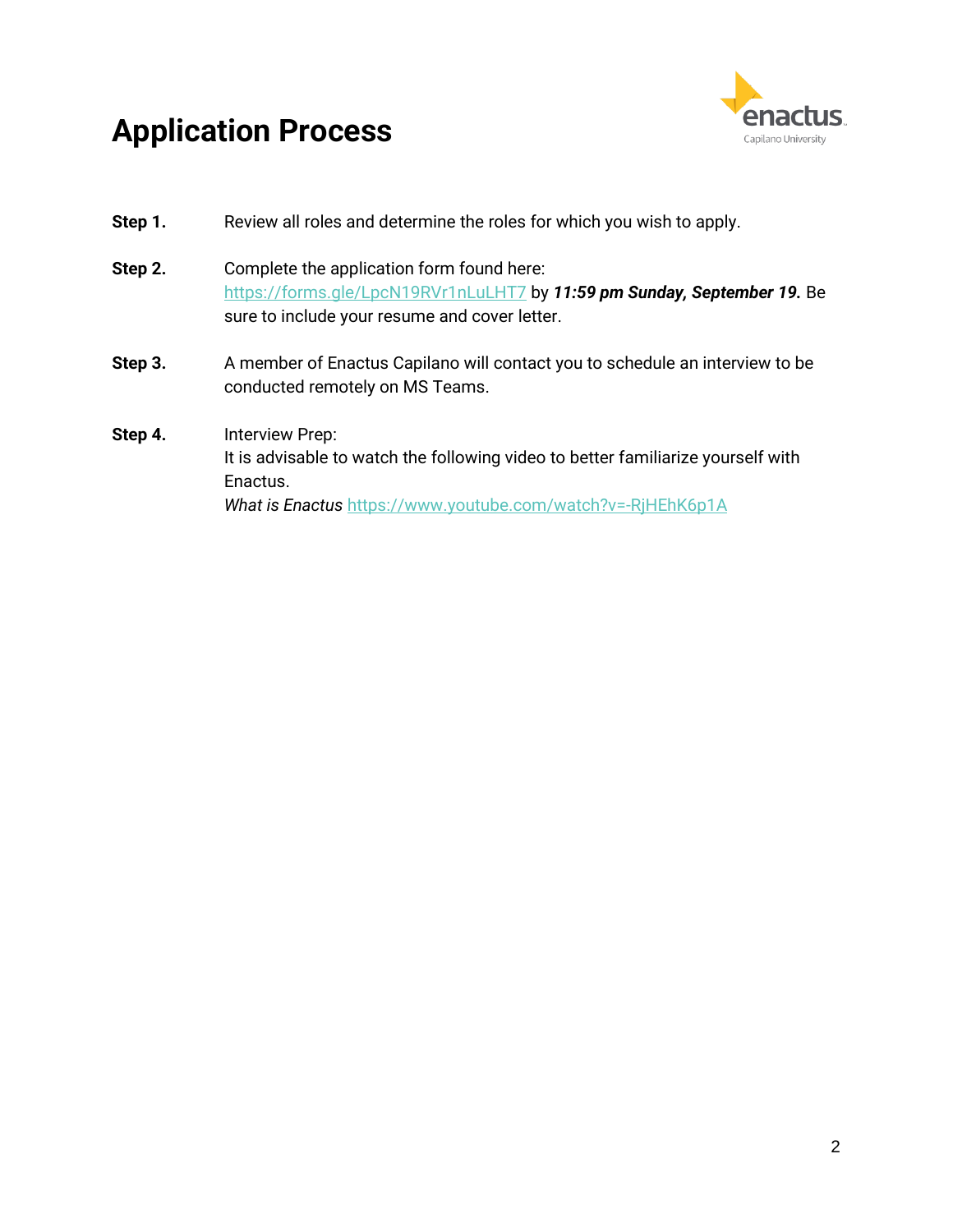

# <span id="page-3-0"></span>**VP of Human Resources**

Term: 1 Year

Time Commitment: approximately 4 - 8 hours a week

### Responsibilities

- Organize and manage interviews with the President and appropriate VP (e.g. VP Engagement) or Project Manager
- Ensure job descriptions are up to date
- Take meeting minutes and ensure that team members are completing their tasks
- Track team metrics on Enactus Canada reporting platform
- Assist with room bookings and miscellaneous scheduling
- Assist Social Ambassador with organizing team social events
- Attend weekly executive meetings (typically Tuesdays or Thursdays, 11:30am-12:50pm)

### Skills and Assets

- Organization skills
- Time management skills
- Experience with excel
- Strong written and verbal communication skills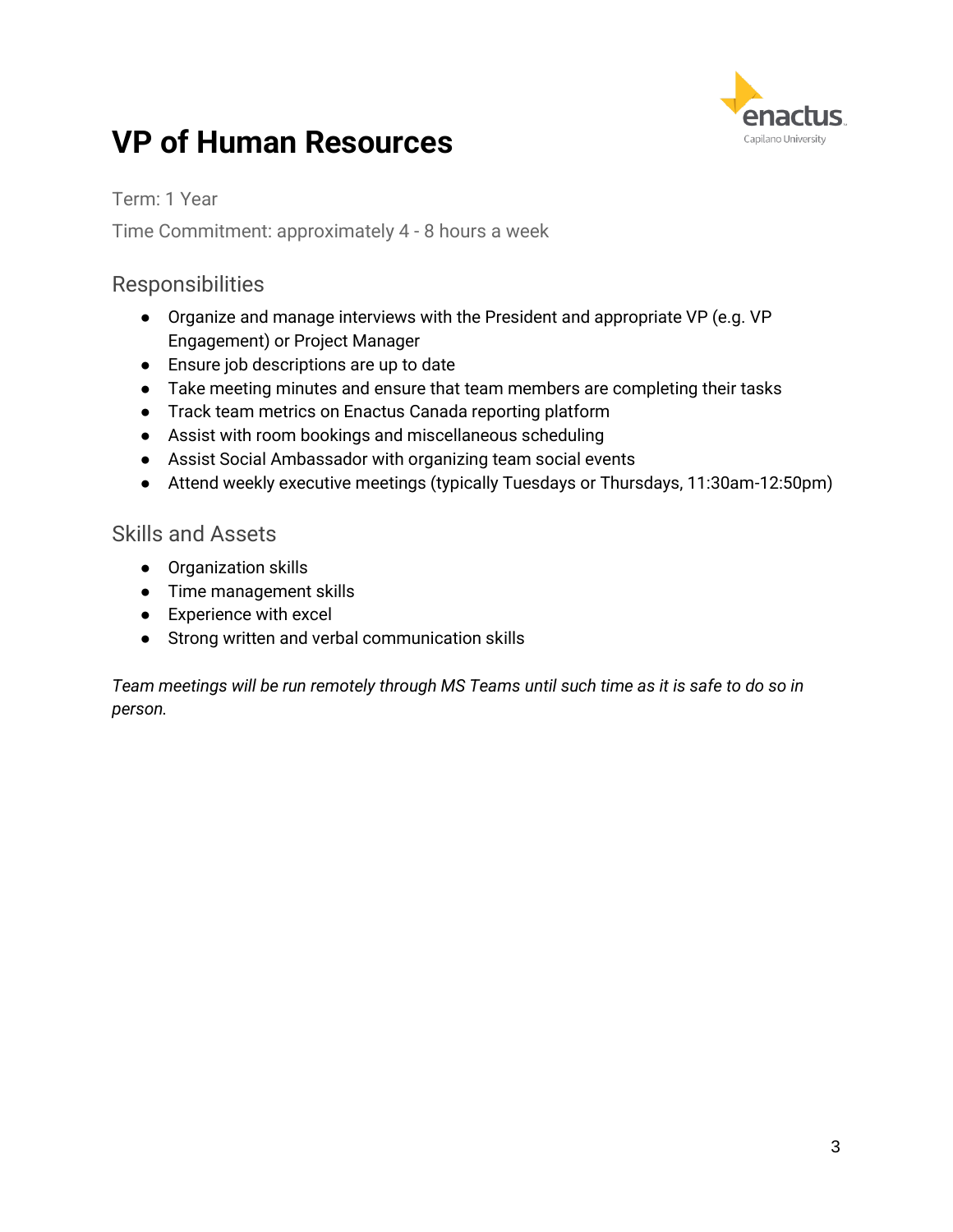# <span id="page-4-0"></span>**VP of Finance**



Term: 1 Year Time Commitment: approximately 3 - 6 hours a week

### Responsibilities

- Work with the President, Vice President, and Faculty Advisor to maintain the budget, team expenses, receipts, and flight bookings
- Manage any requests for reimbursement, purchase, etc. from team members
- Ensure receipts are submitted on time and that the budget is in line with the financial statements
- Work with the VP of Corporate Relations, President, Vice President, and Project Managers to determine funding needs for the year
- Assist with grant proposals and researching new opportunities regarding funding
- Attend weekly executive meetings (typically Tuesdays or Thursdays, 11:30am-12:50pm)

## Skills and Assets

- Extremely proactive and self-guided when identifying and planning new opportunities for funding
- Strong administrative skills to keep track of expenses, team expenses, and budget
- Ability to think critically
- Organizational and time management skills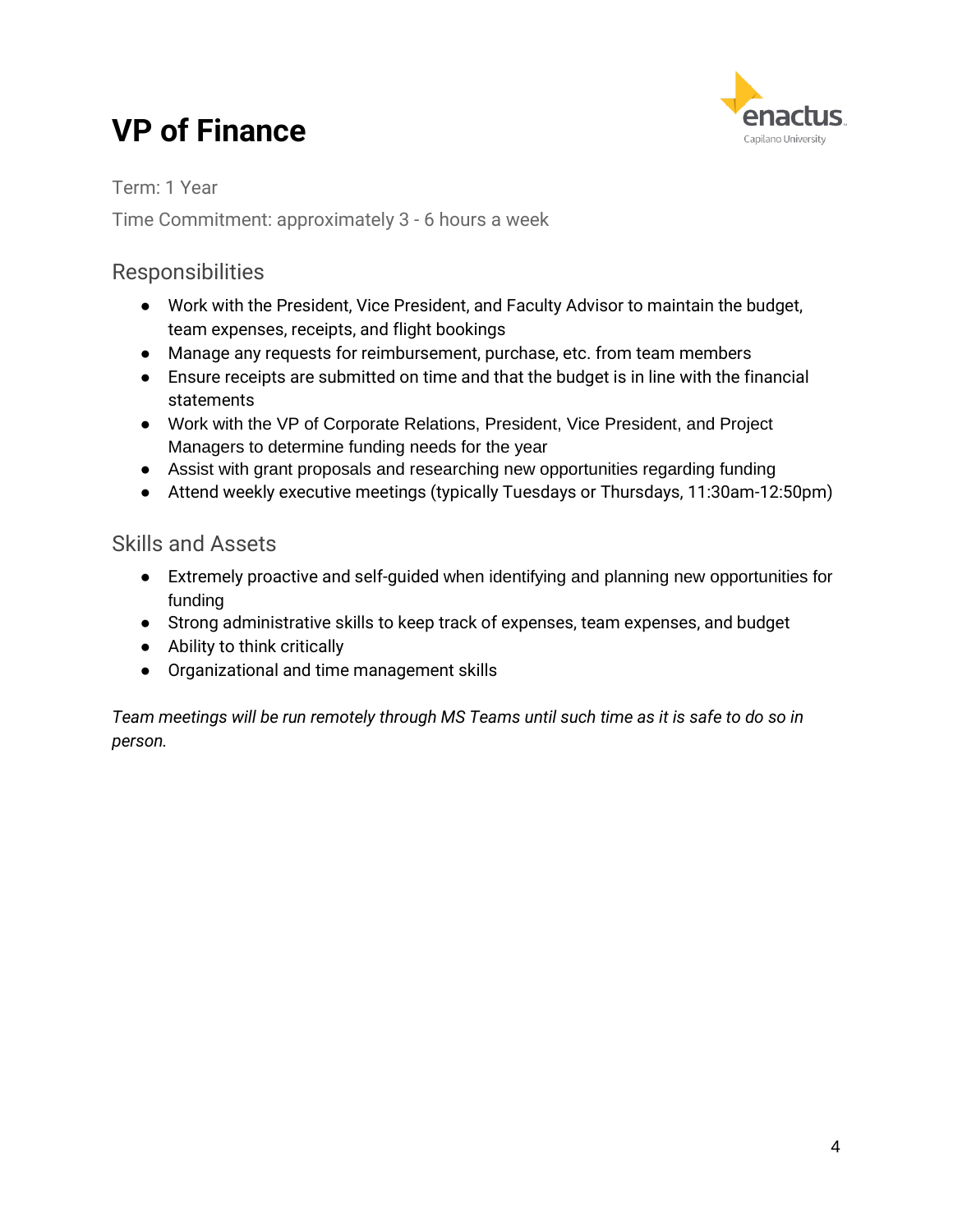# <span id="page-5-0"></span>**VP of Corporate Relations**



Term: 1 Year

Time Commitment: approximately 3 - 6 hours a week

### Responsibilities

- Work with the VP of Finance, President, Vice President, and Faculty Advisor to ensure funding for projects and team operations
- Assist with grant proposals to ensure they are completed on time
- Network with various corporate sponsors to make formal ask for project funding
- Responsible for in-person and online direct communication with existing and new corporate sponsors
- Support VP of Finance with writing grant proposals and researching new opportunities regarding funding
- Attend weekly executive meetings (typically Tuesdays or Thursdays, 11:30am-12:50pm)

#### Skills and Assets

- Extremely proactive and self-guided when identifying and planning new opportunities for funding
- Strong communication and networking skills
- Strong organizational and administrative skills
- Ability to think critically and creatively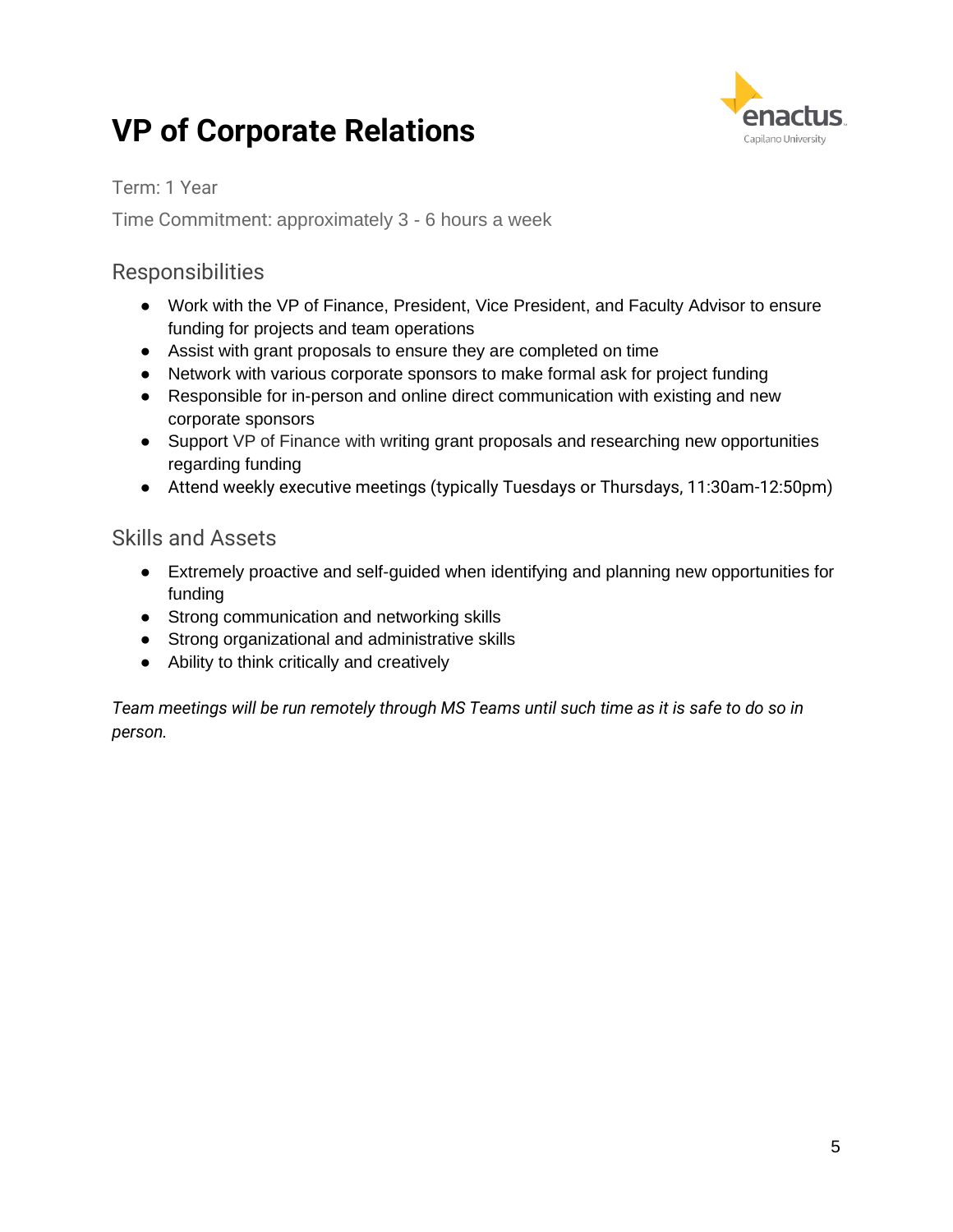# <span id="page-6-0"></span>**VP of Engagement**



Term: 1 Year

Time Commitment: approximately 12-18 hours per month

# Responsibilities

- Work with the President, Vice President, and VP of Marketing to develop an engagement plan prior to the academic year
- Identify opportunities to engage students from various faculties through classroom visits, booths, and/or events
- Network with various faculties at Capilano University to spread awareness and to assist in recruitment
- Ensure Enactus Capilano is supporting other organizations on campus by attending various events throughout the year
- Clear communication with the President and Vice President of Enactus Capilano when needed for strategic planning and insight
- Organize and run regular engagement committee meetings
- Schedule team members for events, booths, classroom visits, etc.
- Attend weekly executive meetings (typically Tuesdays or Thursdays, 11:30am-12:50pm)

### Skills and Assets

- Extremely proactive and self-guided when identifying and planning new opportunities
- Strong verbal and written communication
- Ability to think critically and creatively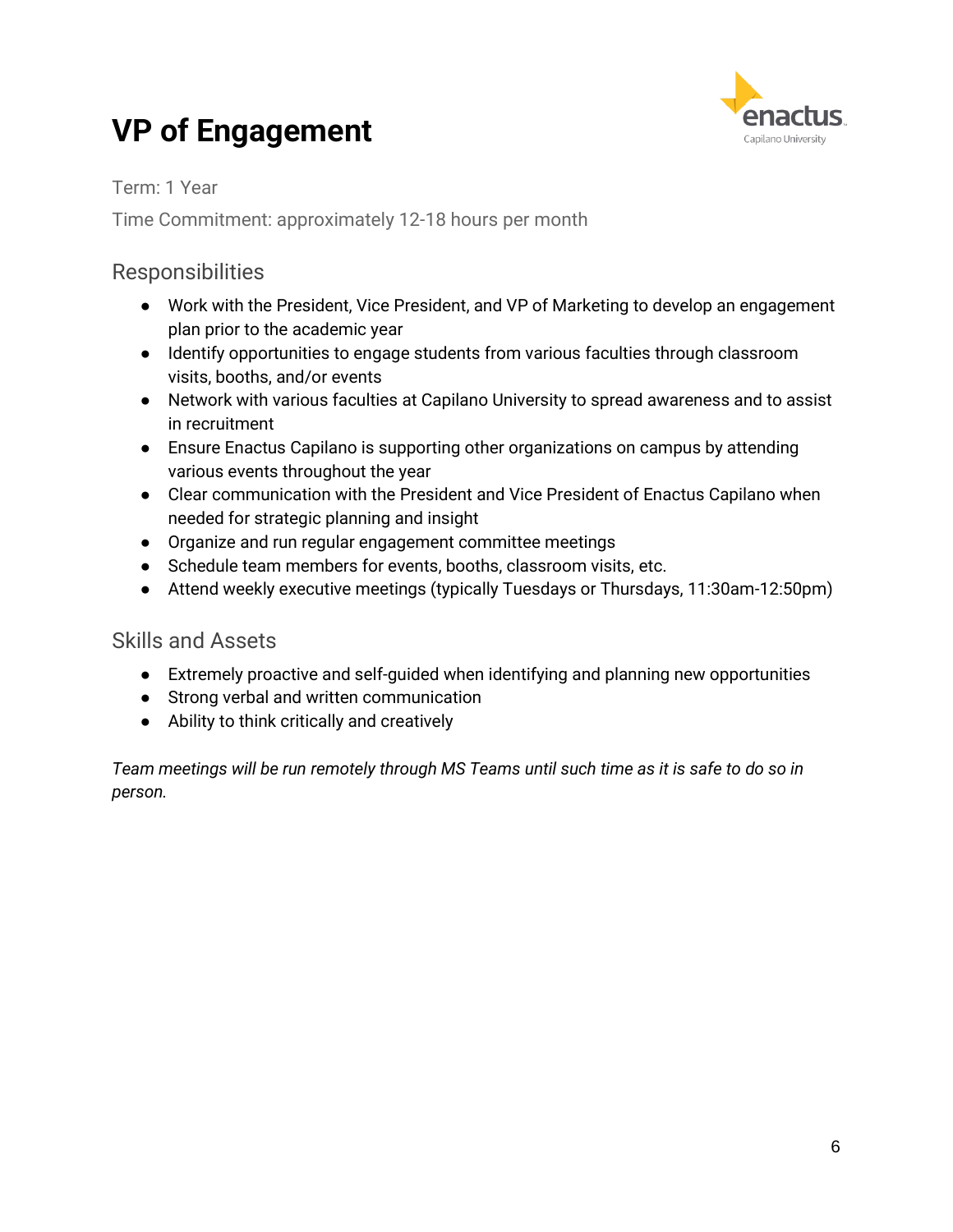# <span id="page-7-0"></span>**Project Representative: Square One**



#### Term: 1 Year

Time Commitment: approximately 6-10 hours per month

Project Representatives will be assigned to a class in North Vancouver, West Vancouver, and Burnaby to which you (with a partner(s)) will run a number of workshops depending on your availability. You will be trained on the material covered before you teach it, as well as teaching styles and how to make the workshops compelling. You are encouraged to build a strong relationship with these participants to encourage maximum participation.

### Responsibilities

- Teaching Square One workshops to high school students and ensuring that you are well prepared to present the material
- Having a thorough knowledge of Enactus Canada, Enactus Capilano, and Square One to adequately answer students' questions and have a larger understanding of the organization
- Reporting to the Project Manager for Square One after every workshop is taught
- Attend Square One team meetings
- Attend monthly Enactus Capilano general meetings (typically on a Tuesday or Thursday, 11:30am-12:50pm)

### Skills and Assets

- Comfortable presenting in front of students
- Ability to work in a team
- Critical thinking skills
- Time management skills
- Have taken (or taking) Accounting (BFIN 141) and/or Finance for Managers (BFIN 241) an asset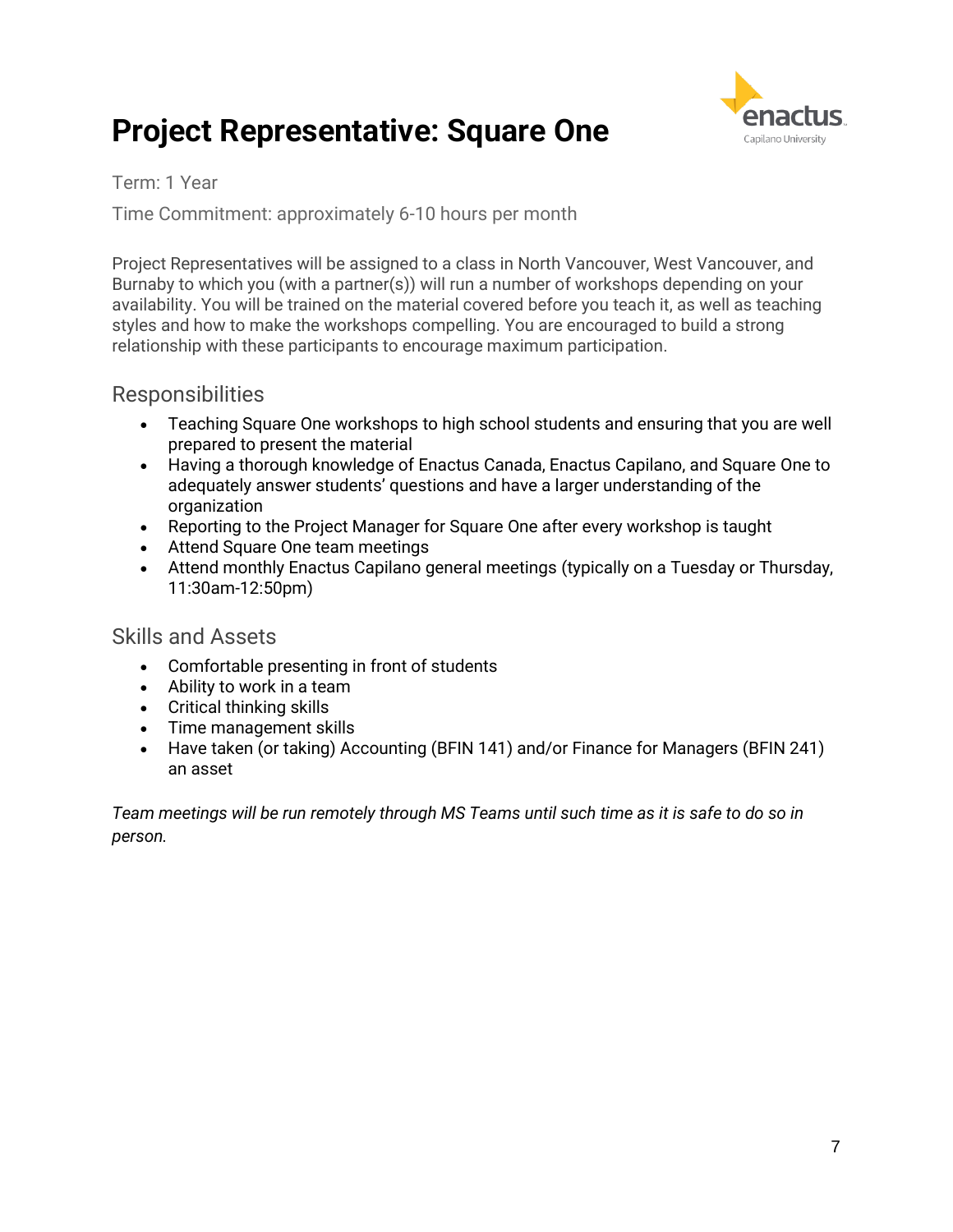# <span id="page-8-0"></span>**Project Team Member: U-Belong**



Term: 1 Year

Time Commitment: approximately 10-14 hours per month

# Responsibilities

- Be a collaborative team member throughout the planning, execution, and postassessment of projects
- Analyze previous projects and successful tactics used to apply or improve on current projects
- Share honest input, feedback, and recommendations for any aspect as deem needed
- Assist in conducting assessments on and off campus to address community needs
- Help identify opportunities the U-Belong Team can feasibly tackle and act on
- Reach out to available resources and connections that could aid in the successful execution of U-Belong's projects
- Research and development of innovative ideas in a learning environment
- Meet and report on weekly deliverables to the team
- Attend weekly U-Belong meetings to discuss the status and progress of current agendas
- Attend monthly Enactus Capilano general meetings (typically on a Tuesday or Thursday, 11:30am-12:50pm)

### Skills and Assets

- Ability to think critically and creatively
- Strong verbal and written communication skills
- Extremely proactive and self-guided
- Organized, strong time management
- Vision and ability to identify opportunities
- Team building and problem-solving